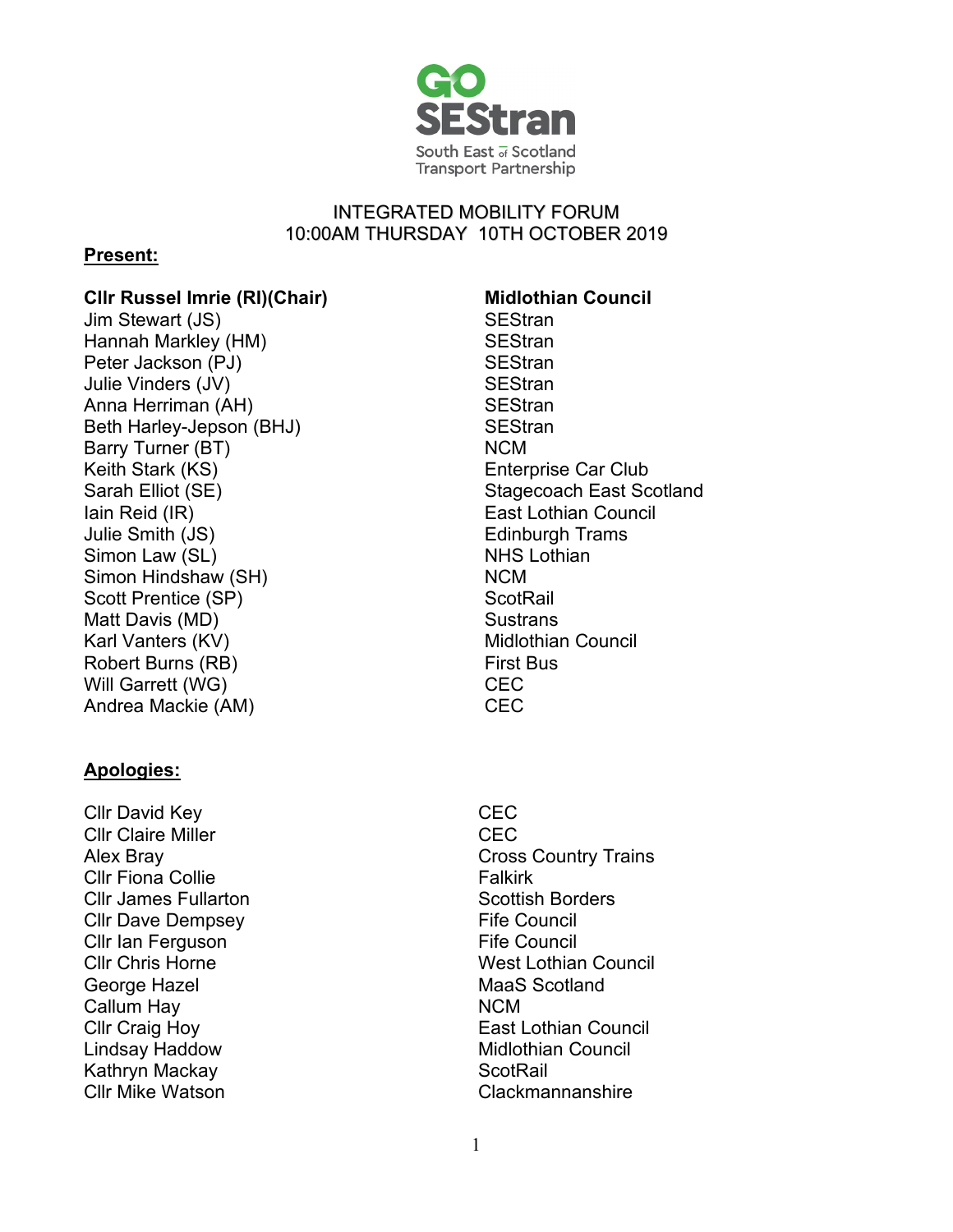Cllr Lesley MacInnes **CEC** Peter Forsyth East Lothian Council Cllr Cathy Muldoon Cllr Karen Doran Allie Page

West Lothian Council CEC ComoUK

| Ref.          |                                                                                                                                                       | <b>Actions</b> |
|---------------|-------------------------------------------------------------------------------------------------------------------------------------------------------|----------------|
| 1.            | <b>Welcome and Apologies for Absence</b>                                                                                                              |                |
|               | RI welcomed everyone to the meeting and apologies were noted as                                                                                       |                |
|               | above.                                                                                                                                                |                |
| 2.            | <b>Minutes of IMF 16 April 2019</b>                                                                                                                   |                |
|               | The minutes of the last meeting were approved.                                                                                                        |                |
|               |                                                                                                                                                       |                |
| 3.            | <b>Feedback and Actions from previous meetings</b>                                                                                                    |                |
| a)            | St John's, Real Time Passenger Information (RTPI)                                                                                                     |                |
|               | The RTPI screens at St John's appear to be working.                                                                                                   |                |
|               |                                                                                                                                                       |                |
| b)            | <b>Content Management System</b>                                                                                                                      |                |
|               | The new Content Management System (CMS) is out for tender with the                                                                                    |                |
|               | City of Edinburgh Council managing the tender process. Depending on                                                                                   |                |
|               | the award process and new contractor, it is hoped that the new CMS will                                                                               |                |
|               | be in place by the end of the calendar year.                                                                                                          |                |
| $\mathsf{c})$ | Levenmouth Sustainable Transport Study                                                                                                                |                |
|               |                                                                                                                                                       |                |
|               | A disused rail line in Fife is to be reopened. Detailed designs are to be                                                                             |                |
|               | drawn up for the Levenmouth link, which will connect Leven to the Fife                                                                                |                |
|               | Circle. It is estimated the project, which also includes improved bus                                                                                 |                |
|               | services, cycle and walking facilities, will cost about £70m.                                                                                         |                |
|               | <b>Local Rail Development Fund Newburgh</b>                                                                                                           |                |
| d)            |                                                                                                                                                       |                |
|               | SEStran & Fife Council supported a successful bid from the Newburgh                                                                                   |                |
|               | Train Station Group for the first phase of funding. Phase $1 -$ the Initial<br>Case for Change was completed in April 2019 with a report submitted to |                |
|               | Transport Scotland (TS). Feedback has been received from TS and the                                                                                   |                |
|               | project team is currently reviewing the comments and will undertake                                                                                   |                |
|               | further work over the coming months to progress the case for change.                                                                                  |                |
| 4.            | Regional Rail Update - Group discussions                                                                                                              |                |
|               | SP gave a presentation about ScotRail changes and what is planned for                                                                                 |                |
|               | next year. SP happy to circulate presentation to members.                                                                                             |                |
|               |                                                                                                                                                       |                |
|               | ScotRail made changes to become more reliable which has seen                                                                                          |                |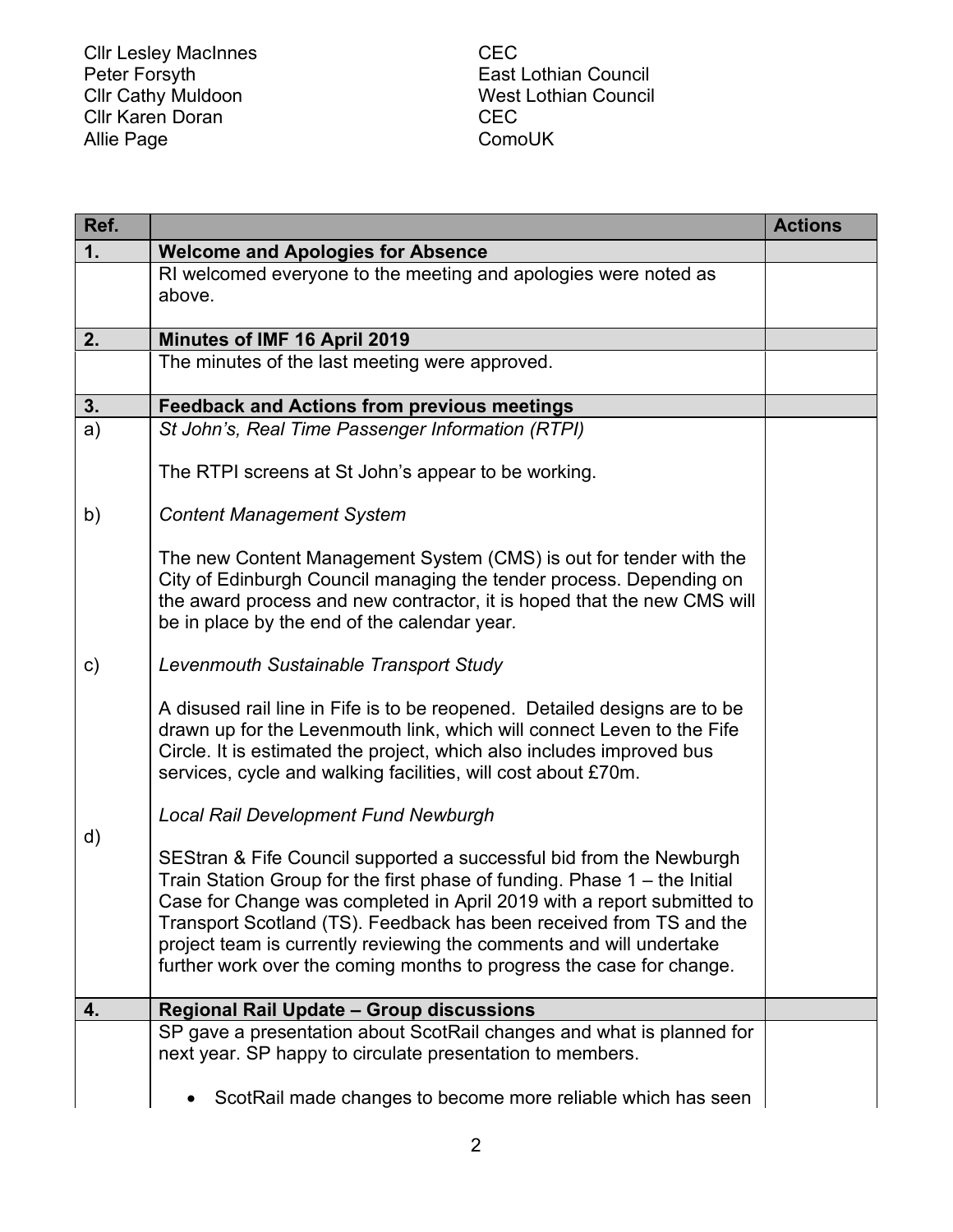|    | services improve.<br>There has been more carriages on trains. For example; As of<br>May 2019, ScotRail have delivered over 200 extra services and<br>115,000 extra seats compared to start of franchise.<br>North Berwick and Dunbar has had six carriages introduced<br>$\bullet$<br>which means the services have been quieter due to an increase<br>of running trains through East of Edinburgh.<br>Next year ScotRail aim to introduce an hourly service to<br>$\bullet$<br>Inverness at a reduced journey time. There are now only 12<br>stations without an hourly service.                                                                                                                                                                                                                                                                                                                                                                                                                                                                                                                                                                                                                                           |           |
|----|-----------------------------------------------------------------------------------------------------------------------------------------------------------------------------------------------------------------------------------------------------------------------------------------------------------------------------------------------------------------------------------------------------------------------------------------------------------------------------------------------------------------------------------------------------------------------------------------------------------------------------------------------------------------------------------------------------------------------------------------------------------------------------------------------------------------------------------------------------------------------------------------------------------------------------------------------------------------------------------------------------------------------------------------------------------------------------------------------------------------------------------------------------------------------------------------------------------------------------|-----------|
| 5. | <b>Bus Issues Update - Group discussions</b>                                                                                                                                                                                                                                                                                                                                                                                                                                                                                                                                                                                                                                                                                                                                                                                                                                                                                                                                                                                                                                                                                                                                                                                |           |
|    | JS announced that SEStran will be introducing a quarterly bus meeting<br>on the 28th November 2019. KV asked if Local Authorities (LA) will be<br>involved in this forum? JS noted that it will just be bus operators<br>attending, however he will get back to members once confirmed.<br>BT advised members that there are problems with bus congestion,<br>especially buses coming in to Edinburgh from the suburbs. BT also<br>highlighted that there needs to be bus changes to tackle congestion by<br>looking at the bus route network. For example; in Musselburgh, it takes<br>awhile to get into Edinburgh because the bus stops at every bus stop.<br>BT suggested that it would be a good idea for bus operators to introduce<br>more express services so that journey time would significantly reduce.<br>RI mentioned that bus operators will need to discuss changes due to the<br>City Centre Transformation (CCT) and Low Emission Zones (LEZ).<br>JS highlighted that the Scottish Governments (SG) investment of more<br>than £500 million to improve bus infrastructure across the country could<br>be used to improve all public transport services around the country, to<br>help improve congestion. | <b>JS</b> |
|    |                                                                                                                                                                                                                                                                                                                                                                                                                                                                                                                                                                                                                                                                                                                                                                                                                                                                                                                                                                                                                                                                                                                                                                                                                             |           |
| 6. | <b>National Transport Strategy - presentation</b><br>JS gave a presentation by providing an overview about the National                                                                                                                                                                                                                                                                                                                                                                                                                                                                                                                                                                                                                                                                                                                                                                                                                                                                                                                                                                                                                                                                                                     |           |
|    | Transport Strategy (NTS). The presentation was created by the National<br>Transport Strategy Review team at TS. It provided an overview of the<br>draft Strategy and outlines the structure to the consultation on the<br>strategy.<br>Transport Scotland launched the consultation on the draft Strategy on<br>Wednesday 31 July. Everyone is encouraged to respond to the<br>consultation, which will be live until midnight on Wednesday 23<br>October 2019, using this link www.transport.gov.scot/NTS2.<br>Consultation responses will be analysed to finalise the Strategy post<br>consultation to develop the Delivery Plan.                                                                                                                                                                                                                                                                                                                                                                                                                                                                                                                                                                                         |           |
|    | The NTS was also presented at SEStran's Partnership Board in                                                                                                                                                                                                                                                                                                                                                                                                                                                                                                                                                                                                                                                                                                                                                                                                                                                                                                                                                                                                                                                                                                                                                                |           |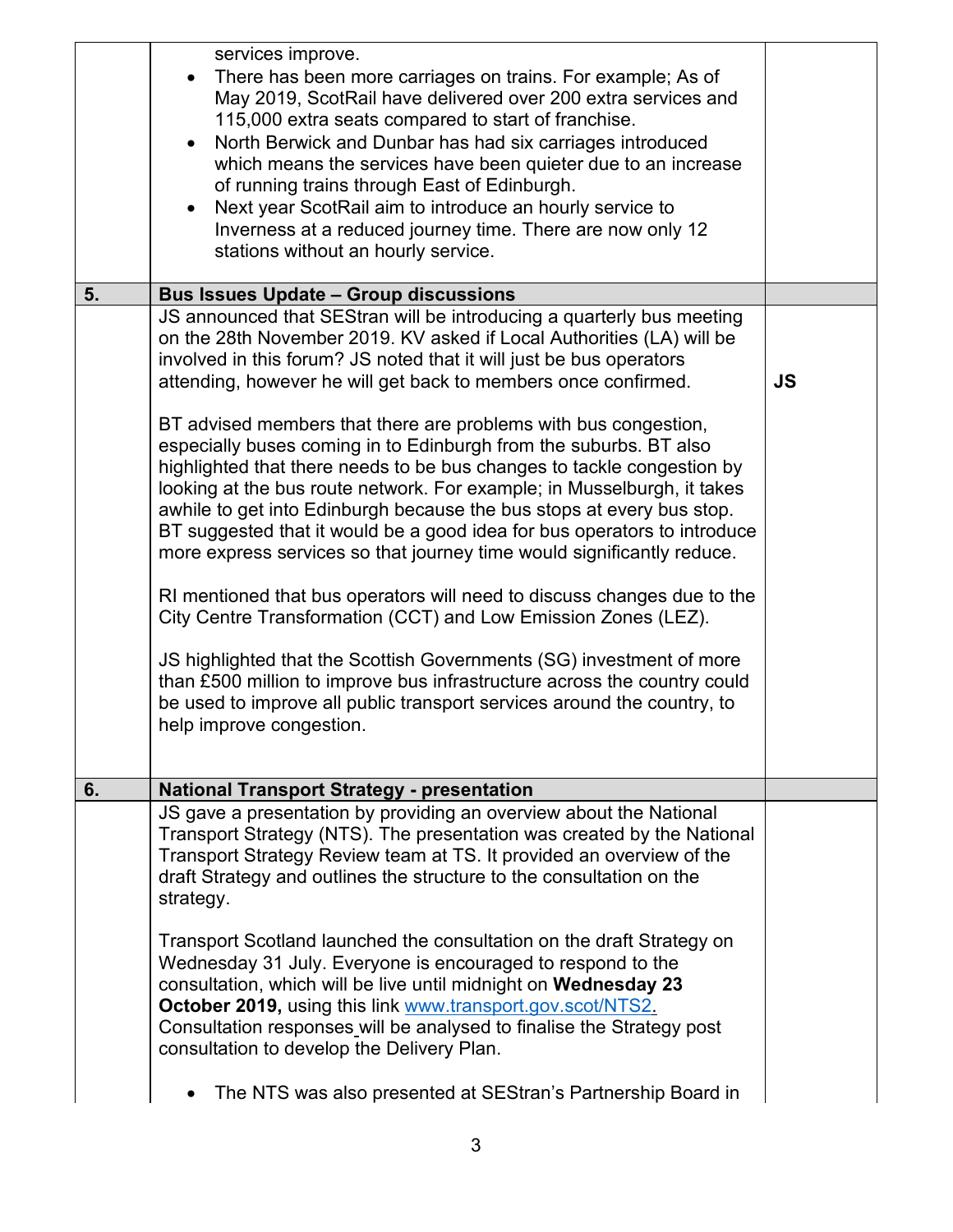|    | September 2019. There was a question raised about governance<br>and the need for change.<br>MD mentioned the vision is more on Equality and Health which is<br>$\bullet$<br>an improvement from the old version.<br>RI highlighted that success is more to do with delivery of the<br>$\bullet$<br>strategy. In Midlothian 52% of working people work in Edinburgh<br>so there needs to be a more integrated transport system that is fit<br>for purpose.<br>• IR stated that the NTS gives a chance to see more opportunites<br>rather than challenges.<br>BT noticed that funding isn't mentioned in the current and<br>$\bullet$<br>emerging challenges which is a huge factor.                                                                                                                                                                                                                                                     |  |
|----|----------------------------------------------------------------------------------------------------------------------------------------------------------------------------------------------------------------------------------------------------------------------------------------------------------------------------------------------------------------------------------------------------------------------------------------------------------------------------------------------------------------------------------------------------------------------------------------------------------------------------------------------------------------------------------------------------------------------------------------------------------------------------------------------------------------------------------------------------------------------------------------------------------------------------------------|--|
| 7. | City of Edinburgh Council Low Emission Zone and Wider Measures<br>- presentation                                                                                                                                                                                                                                                                                                                                                                                                                                                                                                                                                                                                                                                                                                                                                                                                                                                       |  |
|    | WG presented some background on regional commuting problems.                                                                                                                                                                                                                                                                                                                                                                                                                                                                                                                                                                                                                                                                                                                                                                                                                                                                           |  |
|    | • 42% of people travel to work in Edinburgh. The growth presents a<br>challenge.<br>Car commuting journeys need to be addressed to reach carbon<br>$\bullet$<br>level goals.<br>In Princes St, there are 5334 buses per day<br>$\bullet$<br>Public transport accessibility; Still areas of the city that aren't<br>$\bullet$<br>covered by public transport.<br>The draft moblity plan will be submitted in December which will<br>$\bullet$<br>highlight key challenges – there is still time for input.<br>Need to reduce car commuters by 30% for projects to work (for<br>$\bullet$<br>e.g. CCT and LEZ)<br>WG then went on to present information about CCT. The idea of a<br>hopper bus will decrease buses to free up space in the city centre.<br>The strategy and delivery plan include feasibility studies and delivery of<br>key projects, there has been a lot of consultation and analysis. The key<br>proposals include; |  |
|    | Walkable city centre<br>$\bullet$<br>Connected cycle network<br>$\bullet$<br>• Parking changes.<br>Improved public transport<br>Inclusive access<br>AM presented some background about the LEZ in Edinburgh. The<br>councils commitment states 'improve Edinburgh's air quality and reduce<br>carbon emissions [and] explore the implementation of low emission<br>zones'.                                                                                                                                                                                                                                                                                                                                                                                                                                                                                                                                                             |  |